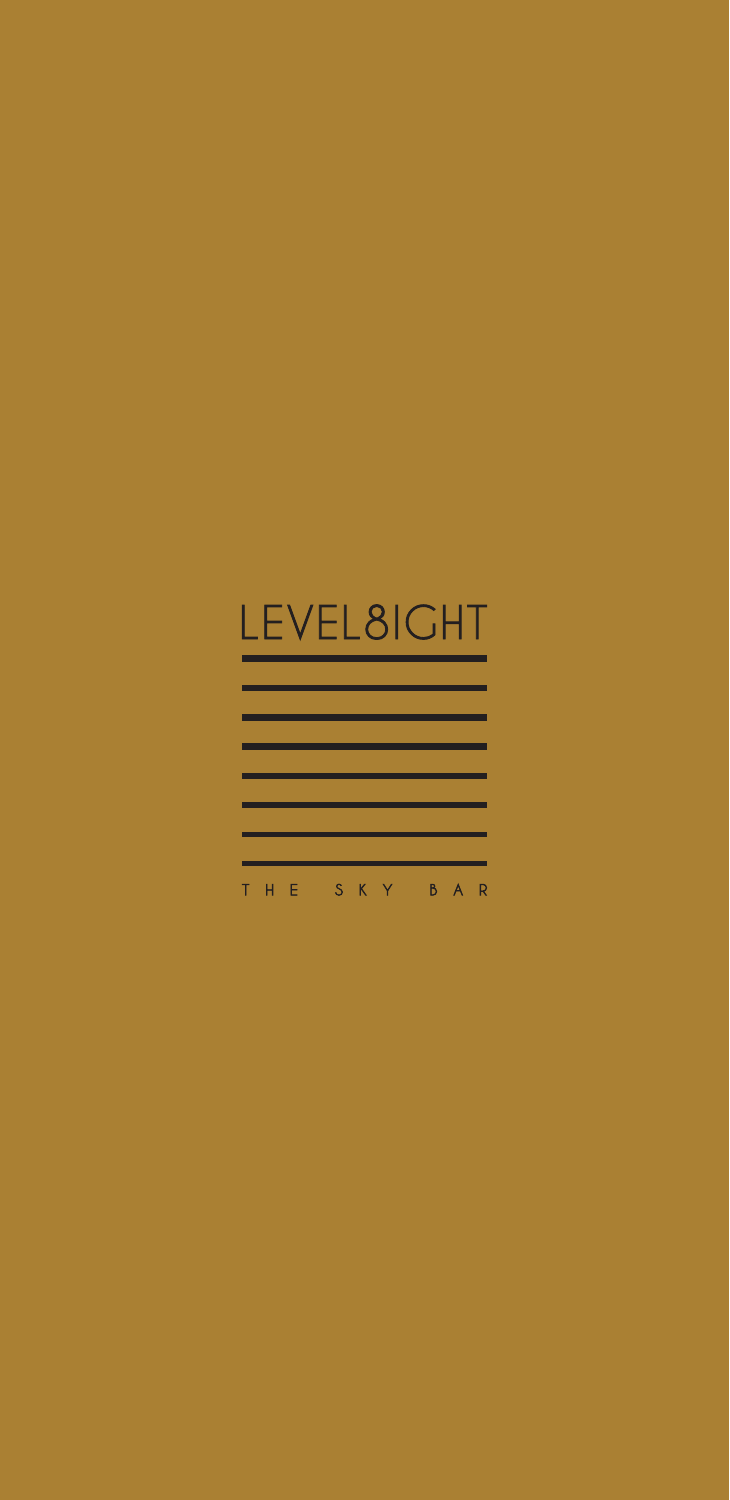Wines

| <b>WHITE WINE</b>                                           | 175ml | 200ml            | <b>Bottle</b>       |
|-------------------------------------------------------------|-------|------------------|---------------------|
| Rometta Trebbiano Rubicone<br>Emilia Romagna, ITALY - 11%   | 7.50  | 10               | 28                  |
| Vinamar, Sauvingnon Blanc<br>Chille - 12.2%                 | 10    | 12               | 35                  |
| Homeward Bound,<br>Chardonnay<br>South Australia - 12%      | 9     | 11               | 32                  |
| ROSÉ                                                        |       |                  |                     |
| Casa De Rossa, Pinot Grigio<br>Blush<br>Veneto, ITALY - 12% |       | 9.50 12.00 33.50 |                     |
| <b>RED WINE</b>                                             |       |                  |                     |
| Homeward Bound Shiraz<br>Australia - 12.5%                  | 8     | 11               | 30                  |
| Vinamar Merlot<br>Central Valley, Chille - 13.5%            | 9     | 11               | 33                  |
| Les Mougeottes, Pinot Noir<br>Languedoc, France - 13.5%     | 9     | 12               | 33.50               |
| CHAMPAGNE &<br><b>SPARKLING WINE</b>                        |       | 125ml<br>9       | <b>Bottle</b><br>45 |
| Galanti Prosseco-11%<br>Moet & Chandon Imperial<br>Brut-12% |       | 17               | 99                  |
| Moet & Chandon Imperial<br>Rose-12%                         |       |                  | 110                 |
| Moet & Chandon Imperial<br>Brut Magnum-12%                  |       |                  | 185                 |
| Veuve Clicquot Brut-12%                                     |       |                  | 110                 |
| Veuve Clicquot Rose-12%                                     |       |                  | 120                 |
| Ruinart Brut-12%                                            |       |                  | 120                 |
| Ruinart Blanc De Blanc-12%                                  |       |                  | 140                 |
| Ruinart Rose-12.5%                                          |       |                  | 14 O                |
|                                                             |       |                  |                     |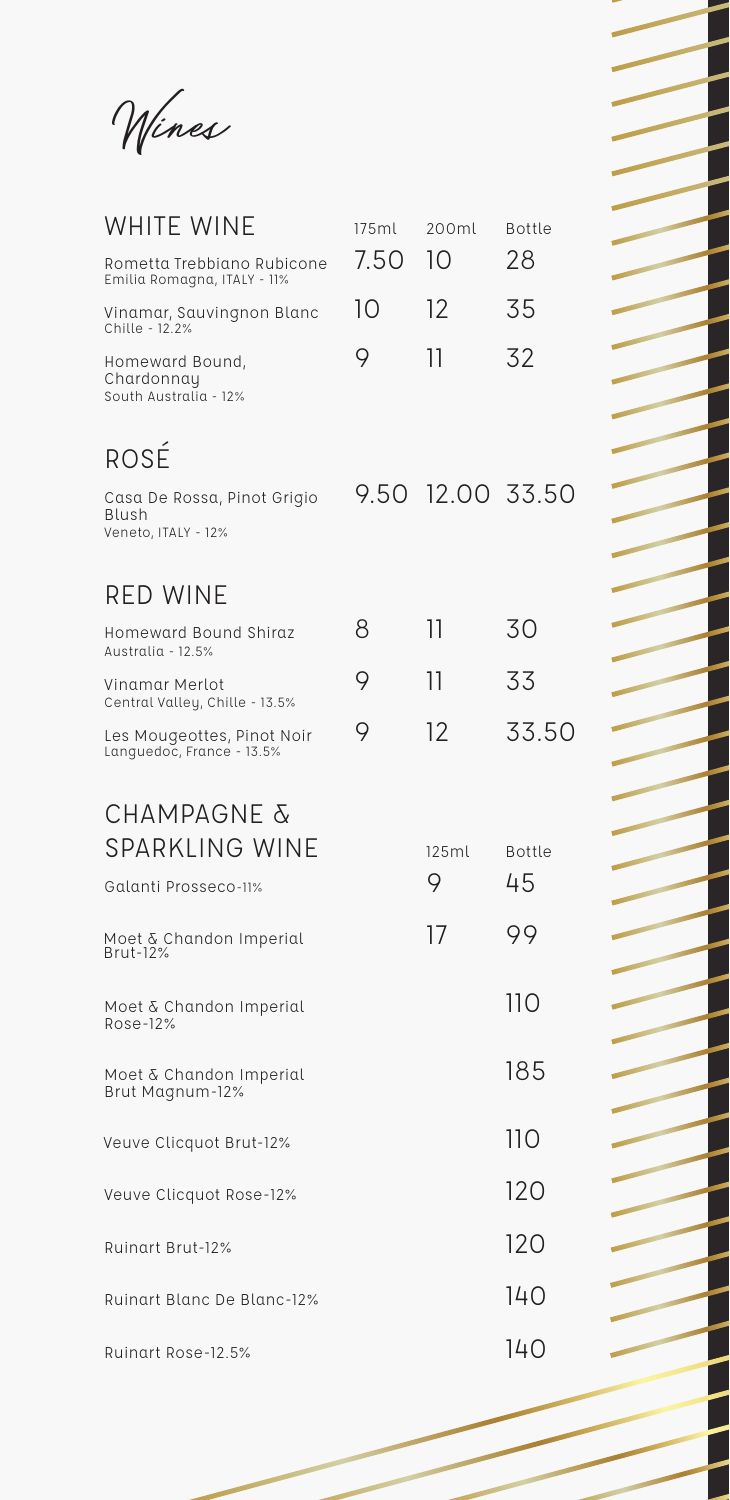Draught

ASAHI Lager, Japan-5.2%

Half Pint Pint 4 7

Bottles

PERONI 6 Lager, Italy-5.1%

| PERONI LIBERA<br>Lager, Italy-0%                   | 5.50 |
|----------------------------------------------------|------|
| <b>CURIOS BREW</b><br>Lager, England-4.7%          | 5.50 |
| <b>CURIOS IPA</b><br>Indian Pale Ale, England-4.4% | 6    |
| <b>CURIOS APPLE</b><br>Cider, England-5.2%         | 6    |
| <b>ASAHI</b><br>Lager, Japan-5.2%                  |      |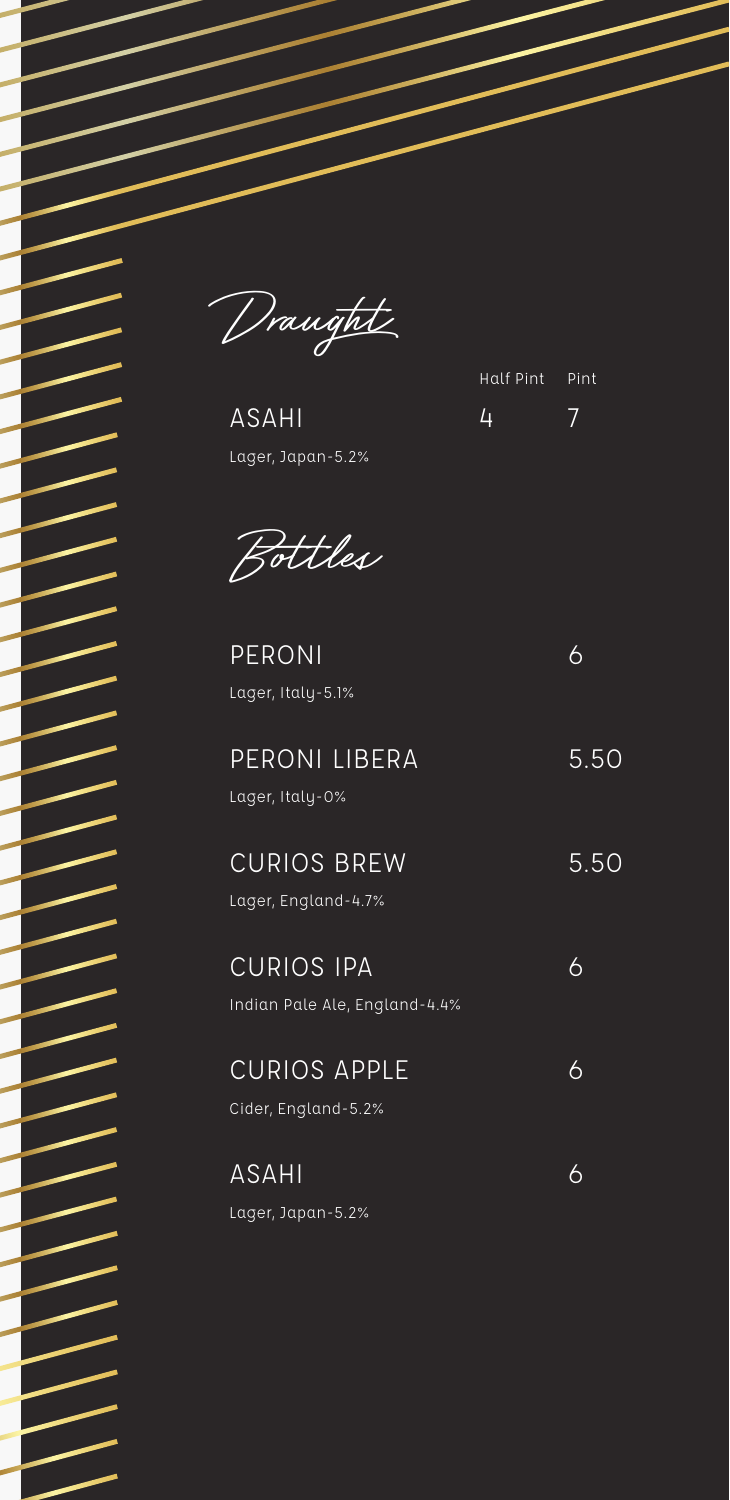Spirit Bottles

#### VODKA

| Finlandia<br>40% | 110 |
|------------------|-----|
| Ciroc<br>40%     | 130 |
| Belvedere<br>40% | 140 |

#### RUM

| 110 |
|-----|
| 150 |
| 120 |
| 130 |
| 120 |
|     |

#### WHISKEYS/ BOURBON

| Jack Daniels<br>40%           | 11 O |
|-------------------------------|------|
| Jameson<br>40%                | 110  |
| <b>Bulleit Bourbon</b><br>45% | 110  |
| <b>Bulleit Rye</b><br>45%     | 120  |